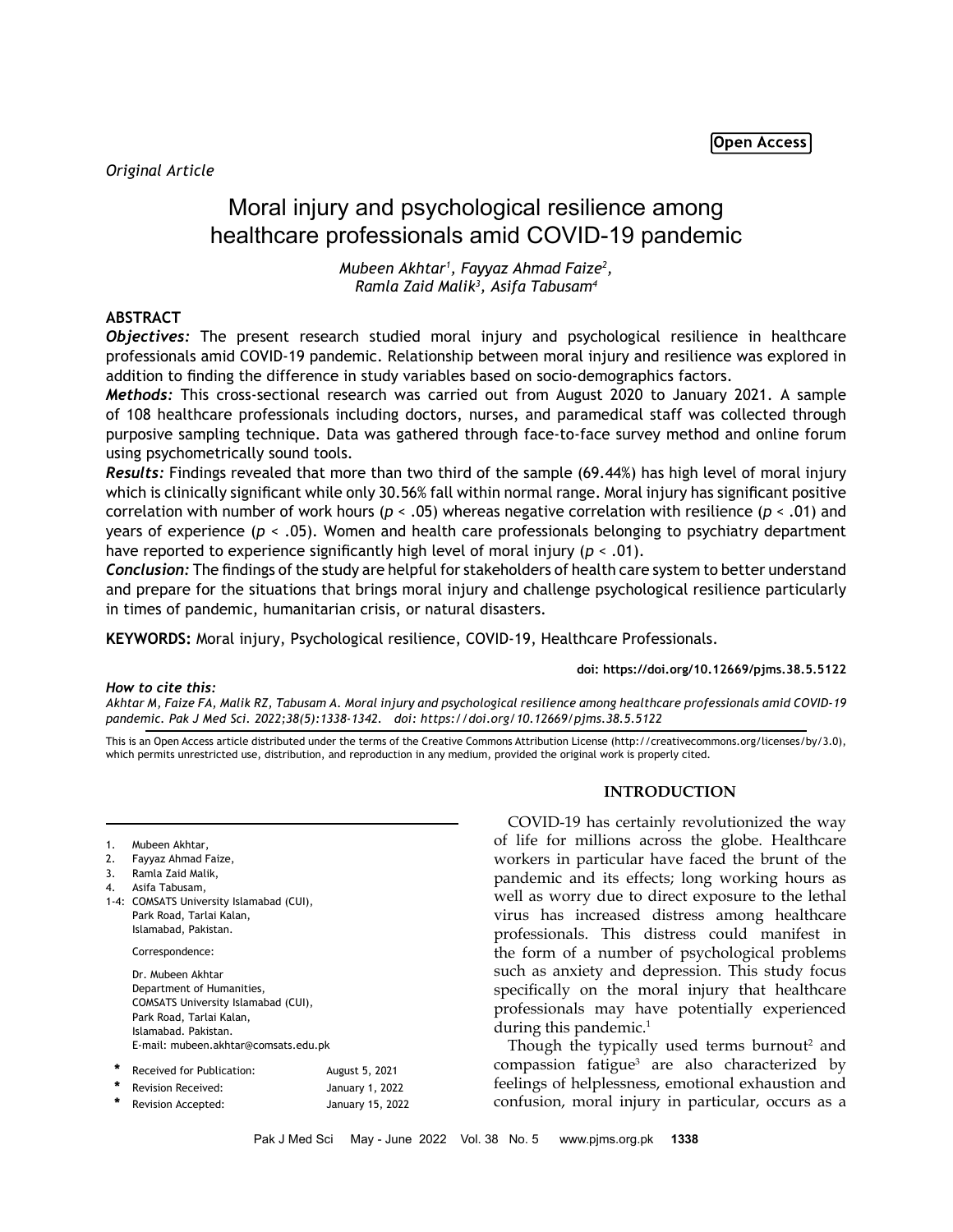# **METHODS**

result of being subjected to difficult situations that may go against the clinician's own personal morals.4 Healthcare professionals are not only constantly exposed to the suffering of other people, which in itself causes substantial psychological distress and compassion fatigue, they often find themselves in morally grey situations where they must make lifeor-death decisions for their patients. In the current context of the COVID-19 pandemic, healthcare workers have had to worry about managing with the limited resources available to them. For those in direct contact with COVID-19 patients, ensuring the isolation of their patients from other individuals along with the ever-looming possibility of becoming carriers of the virus themselves are both potential causes of distress for healthcare workers. Healthcare workers may experience rage, guilt and distrust as well as self-blame, low self-esteem, harsh self-disciplining and feelings of uselessness and vulnerability.5 Moral injury happens because they are frustrated and cannot provide the care they are trained for and promised to deliver. Furthermore, moral injury has been found to lead to decreased empathy and difficulties in coping with occupational stress $6$  – both of which may be particularly harmful for healthcare professionals.

Another key concept that will be discussed in this paper is psychological resilience - an individual's ability to withstand setbacks and bounce back positively from difficulties.<sup>7</sup> Due to the nature of their work, resilience is undoubtedly an important quality for healthcare professionals to possess, but the need for resilient healthcare workers has only increased with COVID-19. The concept of resilience may also be expanded to include 'health systems resilience' - referring to the strength of the entire healthcare system in dealing with stressful situations and responding adequately to stressors,<sup>8</sup> such as the COVID-19 pandemic.

*Rationale of the Study:* Most of the research concerning moral injury was carried out with army personnel and war trauma survivors. However, this is just a very recent development that moral injury among physicians and other health professionals has attracted attention in the mainstream literature. Within this scenario, current study particularly focused on pandemic perspective while exploring moral injury experiences of health professionals who are working in different capacities including doctors, nurses and paramedical staff. It also intends to explore the association between moral injury and psychological resilience along with investigating differences based on socio-demographic factors.

A cross-sectional research design was employed and this research was carried out from August 2020 to January 2021 after the ethical approval from departmental Ethics Review Committee (ERC) COMSATS University, Islamabad (Ref.# CUI-ISB/ HUM/ERC-CPA/2020-041). The sample consisted of 108 participants, selected through purposive sampling technique, from a population of healthcare workers in government and private hospitals across Pakistan. The inclusion criterion for paramedics and nurses was a minimum experience of six months at a clinical setting. Since data was collected from different departments, a specialization degree was necessary for doctors for inclusion in the sample to make this a homogeneous group. The exclusion criterion was a history of three months or more of an extended break from practice for any reason during the past one year. The sample's ages ranged from 20 to 51 years (*M*=27.67, *SD*=6.17) including both male and female participants. The detailed demographic characteristic of the sample is presented in Table-I.

*Moral Injury Symptoms Scale – Health Professionals (MISS-HP):* The ten-item scale assesses symptoms of moral injury including guilt, shame, moral concerns, loss of trust, loss of meaning, self-condemnation, and religious struggles. The questionnaire uses a 10-point Likert scale, with total scores ranging from 0-100 (the higher the score, the greater the moral injury). The scale has an established reliability (Cronbach's alpha: a= 0.70) and validity and has been previously used as a screening instrument for moral injury among healthcare professionals during the COVID-19 pandemic. The cutoff score on the MISS-HP for identifying HPs with clinically significant MI symptoms was 36 or higher.<sup>9</sup>

*Connor-Davidson Resilience Scale (CD-RISC-10):*  For measurement of psychological resilience, the Connor-Davidson Resilience Scale-10 was used.10 This scale contains 10 items corresponding to flexibility, self-efficacy, ability to regulate emotion, optimism and maintaining attention under stress. It is a 5-point Likert-type cumulative instrument  $(0 =$  never to  $4 =$  almost always). A summation of the response to each scale's item yields a score that ranges from a minimum of 0 to a maximum of 40 that signifies the highest level of resilience. This scale has excellent psychometric properties with a Cronbach's alpha coefficient of 0.89 and correlation coefficient of 0.87.

A demographic data sheet was used to collect information regarding gender, age, marital status,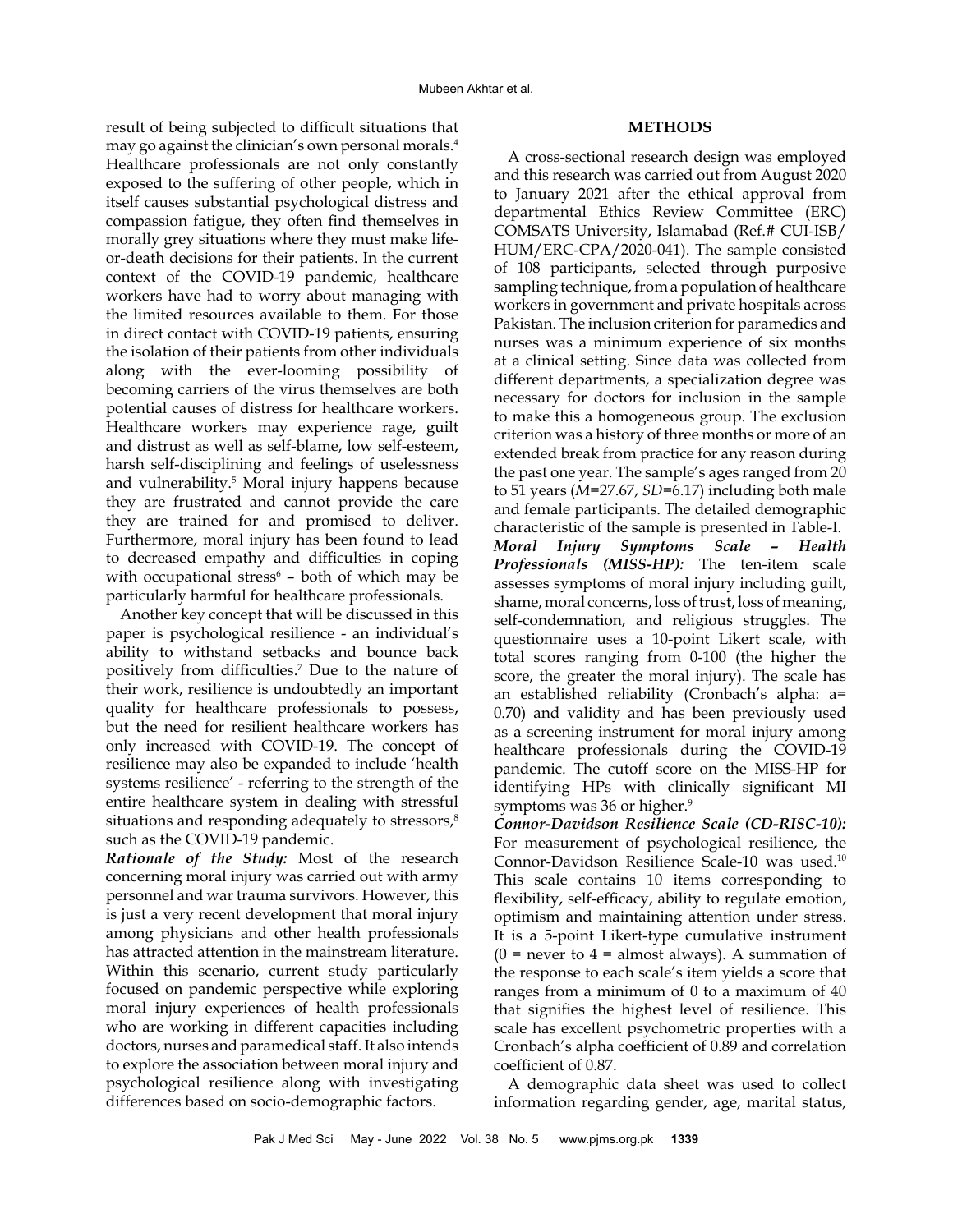#### Moral Injury and Resilience among Healthcare Professionals

|                                 | Category                                                                                   | $\boldsymbol{f}$                     | $\%$                                              | Moral injury                                                |                                                        |      |          | Psychological resilience                                    |                                                       |      |         |
|---------------------------------|--------------------------------------------------------------------------------------------|--------------------------------------|---------------------------------------------------|-------------------------------------------------------------|--------------------------------------------------------|------|----------|-------------------------------------------------------------|-------------------------------------------------------|------|---------|
| Variables                       |                                                                                            |                                      |                                                   | M                                                           | SD                                                     | t/F  | $\cal P$ | M                                                           | <b>SD</b>                                             | t/F  | $\,p\,$ |
| Gender                          | Male<br>Female                                                                             | 45<br>63                             | 41.7<br>58.3                                      | 39.97<br>45.77                                              | 10.90<br>7.86                                          | 3.21 | .002     | 26.82<br>26.76                                              | 7.21<br>7.80                                          | .041 | .96     |
| Marital<br>status               | Single<br>Married                                                                          | 78<br>30                             | 72.2<br>27.8                                      | 43.05<br>44.16                                              | 9.70<br>9.58                                           | .537 | .593     | 26.19<br>28.33                                              | 7.31<br>7.99                                          | 1.37 | .187    |
| Hospital<br>type                | Government<br>Private                                                                      | 91<br>17                             | 84.3<br>15.7                                      | 43.03<br>45.11                                              | 9.57<br>10.14                                          | .817 | .416     | 25.98<br>31.12                                              | 7.82<br>3.38                                          | 2.65 | .009    |
| Profession                      | Doctor<br>Nurse<br>Paramedics                                                              | 56<br>29<br>23                       | 51.9<br>26.9<br>21.3                              | 41.69<br>46.20<br>43.82                                     | 10.67<br>6.94<br>9.39                                  | 2.17 | .119     | 25.21<br>27.83<br>29.30                                     | 6.88<br>7.03<br>8.94                                  | 2.88 | .061    |
| Specialty/<br>department        | Psychiatry<br>Neurology<br>Cardiology<br>Gastro<br>Medical laboratory<br>Nursing<br>Others | 10<br>13<br>13<br>9<br>7<br>29<br>27 | 3.7<br>12.0<br>12.0<br>8.3<br>6.5<br>26.9<br>30.6 | 49.01<br>37.61<br>40.92<br>30.88<br>41.57<br>46.20<br>46.57 | 10.70<br>6.77<br>10.07<br>6.86<br>6.75<br>6.94<br>9.48 | 6.40 | .000     | 33.75<br>24.92<br>25.00<br>23.67<br>28.14<br>27.83<br>27.03 | 5.67<br>8.27<br>5.81<br>9.51<br>10.74<br>7.03<br>6.90 | 1.23 | .295    |
| Work area/<br>duty sta-<br>tion | <b>OPD</b><br>Inpatient ward<br>Emergency room<br>More than one                            | 39<br>18<br>15<br>36                 | 36.1<br>16.7<br>13.9<br>33.3                      | 45.69<br>42.33<br>44.69<br>40.86                            | 9.58<br>8.67<br>8.49<br>10.27                          | 1.74 | .163     | 27.38<br>21.61<br>26.67<br>28.78                            | 7.98<br>5.33<br>9.64<br>5.90                          | 4.08 | .009    |

# Table-I: Demographic Characteristics of the Sample and Group Differences on Moral Injury and Psychological Resilience (N=108).

designation, years of practice, specialization, hospital type, and number of hours at work in a week. Hospitals were contacted to seek their permission to obtain information from their employees. Data was collected through physical as well as online mode. Written consent was taken from all the participants and their participation was completely voluntary. T-tests, one-way ANOVA and correlation were computed using SPSS-21.

# **RESULTS**

Results presented in Table-II revealed that 69.44% of the sample has high level of moral injury while 30.56% reported to experience low level of moral injury symptoms.

Cronbach's Alpha coefficient for Moral Injury Scale and Resilience Scale is shown in Table-III. The scales have very good reliability ranging from 0.81 to 0.86. Correlations between study variables are also presented in Table-III. Psychological resilience has significant negative correlation with moral injury  $(p < 0.01)$  whereas significant positive correlation with age and number of years of experience  $(p < 0.01)$ . Moral injury has significant positive correlation with number of work hours (*p*

< 0.05) whereas negative correlation with years of experience ( $p < 0.05$ ).

Findings presented in Table-I shows that there are significant differences in the level of moral injury with reference to gender and department of health care professionals. Women have significantly high level of moral injury as compared to men (*p* < 0.01). Health care professionals belonging to psychiatry department have reported to experience significantly greater level of moral injury as compared to professionals working in other departments ( $p < 0.01$ ).

Table-I also shows that there is significant difference in psychological resilience of participants based on the hospital type and duty station. Healthcare professionals in private hospitals

| Table-II: Level of Moral Injury among |
|---------------------------------------|
| Healthcare Professionals (N=108).     |

| Level of moral<br>injury | Corresponding<br>score | Frequency | (%)   |  |
|--------------------------|------------------------|-----------|-------|--|
| Low                      | Score below 36         | 33        | 30.56 |  |
| High                     | Score 36 or above      | 75        | 69.44 |  |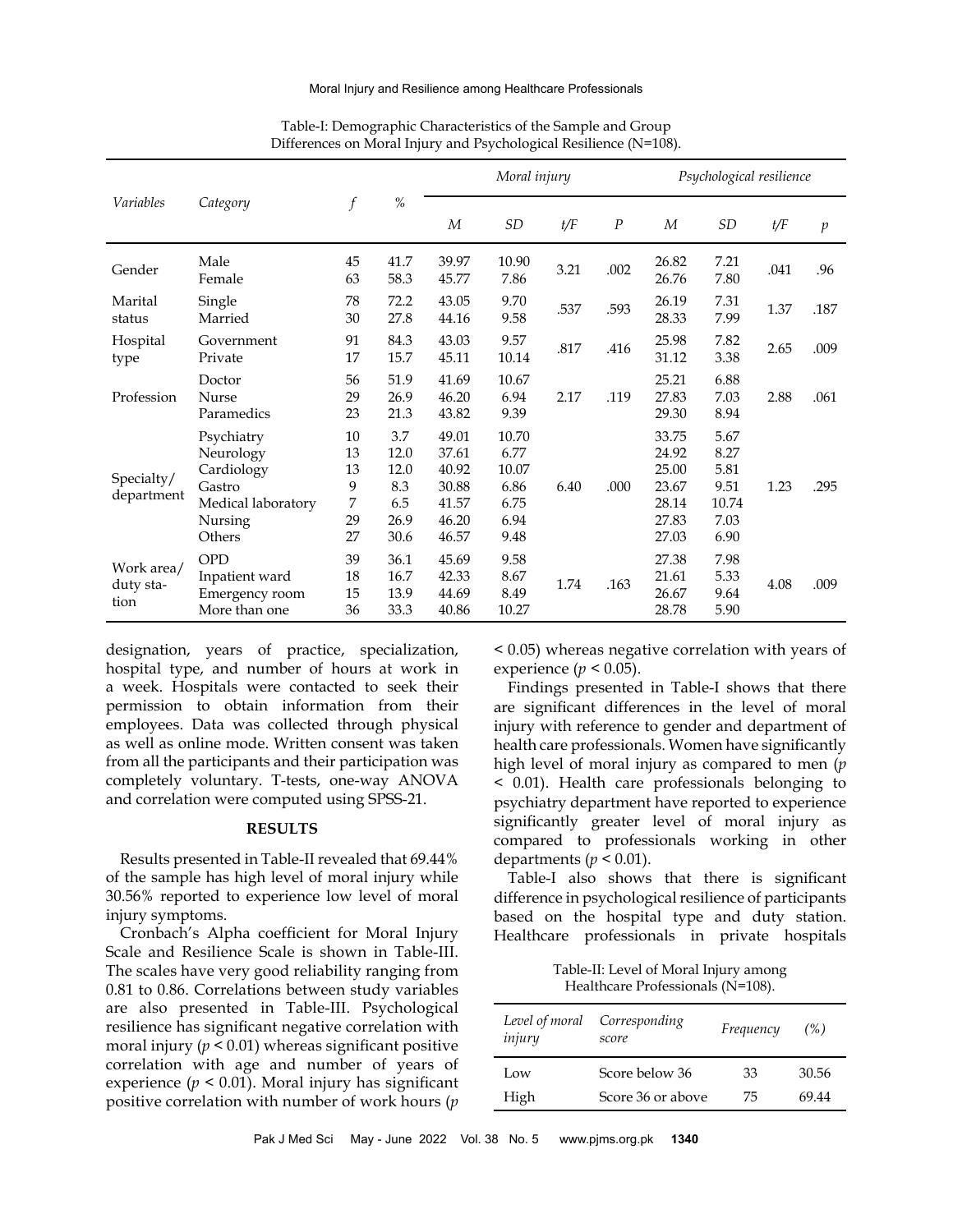#### Mubeen Akhtar et al.

|   | Variable                 | a (no. of items)         | М     | <i>SD</i> |                          |                          | 3                        | 4                        | $\mathcal{D}$            |
|---|--------------------------|--------------------------|-------|-----------|--------------------------|--------------------------|--------------------------|--------------------------|--------------------------|
|   | Psychological resilience | .86(10)                  | 26.79 | 7.53      | $\overline{\phantom{a}}$ | $-26**$                  | $.28**$                  | $.35**$                  | .041                     |
| ּ | Moral injury             | .81(10)                  | 43.36 | 9.64      |                          | $\overline{\phantom{a}}$ | .067                     | $-15*$                   | $.17*$                   |
| 3 | Age                      | $\overline{\phantom{0}}$ | 27.67 | 6.17      |                          |                          | $\overline{\phantom{a}}$ | $.88**$                  | $-.110$                  |
| 4 | Experience               | $\overline{\phantom{a}}$ | 4.84  | 5.88      |                          |                          |                          | $\overline{\phantom{a}}$ | .040                     |
| 5 | Work hours               | $\overline{\phantom{0}}$ | 7.89  | 1.86      |                          |                          |                          |                          | $\overline{\phantom{a}}$ |

Table-III: Descriptive Statistics and Correlations between Study Variables (N=108).

 $*$ p< .05;  $*$  $*$ p< .01.

have high resilience as compared to government hospital employees ( $p < 0.01$ ). Individuals having duty in more than one station and participants working in OPD have high resilience as compared to participants in emergency rooms and inpatient wards (*p*< 0.01).

#### **DISCUSSION**

More than two third of the sample (69.44%) was found to experience clinically significant moral injury symptoms during the time of pandemic. Mean item analysis showed that feeling guilt over failing to save someone from being seriously injured/dying, being troubled by having acted in ways that violated one's own morals/values and feeling ashamed about what one done or not done when providing care to one's patients were the topmost serious concerns for health professionals. A closer look at the differences in health professionals working in different roles suggest that there is no significant variation in the moral injury level of doctors, nurses and paramedical staff which imply they are all equally struggling with the constraints, lack of supplies and staff, and other pandemic shortfalls. Failing to consistently meet patients' needs has a profound impact on their wellbeing which makes the basis of ensuing moral injury.<sup>11</sup>

There is a significant negative correlation between moral injury and resilience, suggesting that while one increases the other decreases. This finding is in accord with previous literature, where it is apparent that moral injury and psychological resilience may be regarded as two opposite ends of a pole.12 The very definition of moral injury involves feelings of guilt and shame when faced with emotionally and morally taxing situations. Such an experience is certainly at par with psychological resilience – which a person displays as an expression of strength in the face of adversity, and then positively adapts to that situation.13

A further look at the correlations of moral injury and psychological resilience with other variables reveals that resilience was found to be higher among senior healthcare professionals (both in age and in years of experience). This finding may be attributed to the advantage that senior practitioners have over their juniors in terms of experience and training.14 Greater exposure to stressful conditions may help develop resilience among the seniors and they may also learn specific coping strategies which reduce the level of stress they experience.<sup>15</sup> Furthermore, senior professionals may also have greater confidence in themselves and their medical knowledge due to their many years of work $15$ , thus reducing the guilt and low self-esteem that is observed in moral injury.

Moral injury, on the other hand is positively correlated to the number of work hours of the professional. This finding too can be explained by the fact that professionals who are overburdened with long working hours are not only exposed to more patients and potentially stressful cases but may also be occupied by thoughts of being unable to complete their work or performing inadequately while on duty. Moral injury was also found to be higher in professionals working in the psychiatry department. This could be the case due to the nature of psychiatric illnesses, which often cannot be outwardly observed or treated. Psychiatric cases are often complex and require professionals to invest themselves deeply into the case, sometimes even triggering their own personal vulnerabilities.<sup>3</sup> Absorbing and then carrying around so much emotional baggage may certainly be a draining job for psychiatrists, which may eventually lead to moral injury.

Current study found women health care professionals to have significantly high level of moral injury as compared to men. However, no significant difference is seen concerning psychological resilience. This finding corroborates